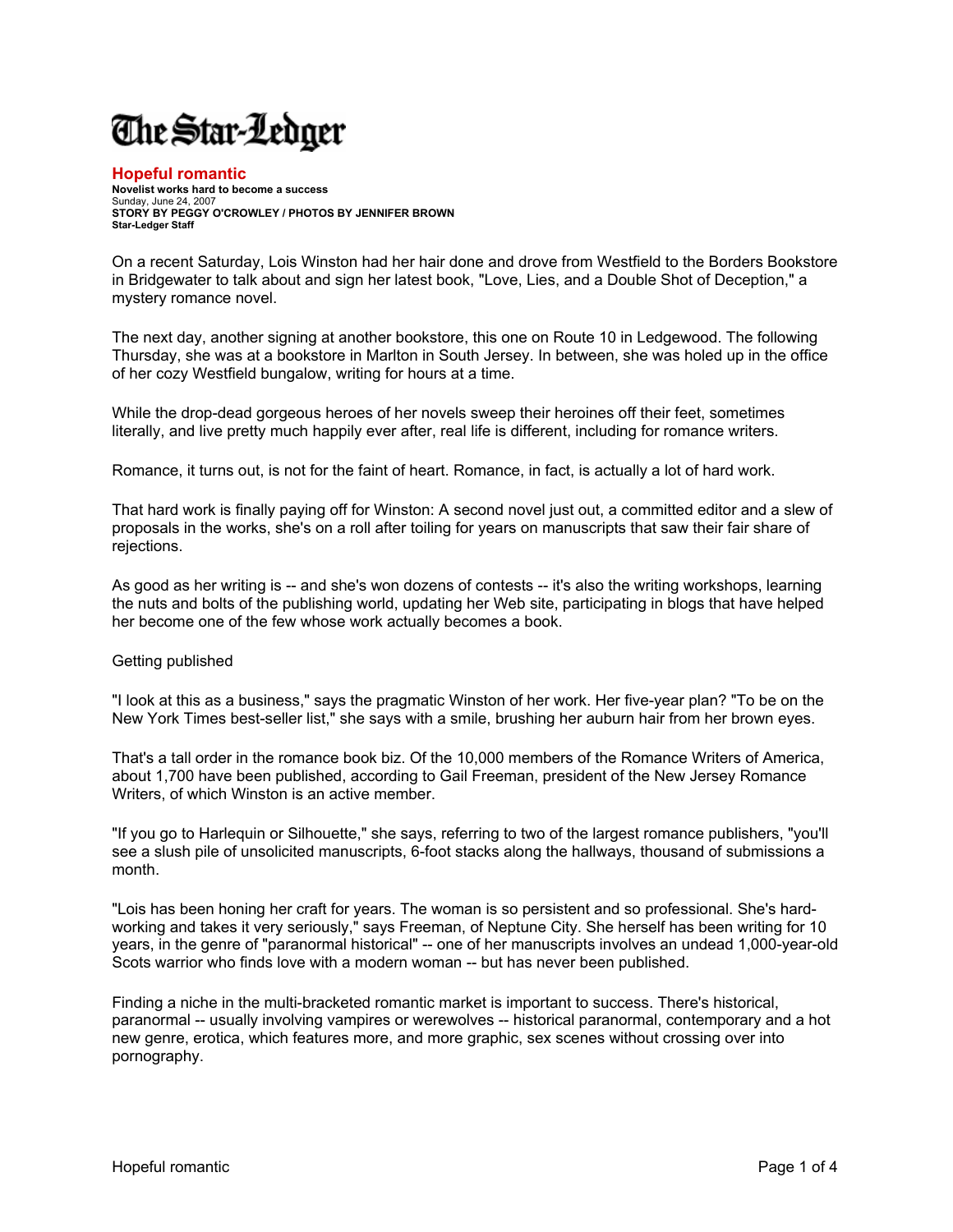These categories have their loyal followings. "There are readers who will only read Scottish historicals," Winston says.

Probably the most successful Jersey romance writer, Eloisa James, a k a Mary Bly of Summit, a Shakespeare professor at Fordham University, has sold millions of copies of her Regency and Georgian era English historical romances. Eager fans attend her readings and join her chat rooms to dish on her dukes and duchesses.

Winston is comfortable in the "contemporary" category, which includes elements of chick lit and suspense romance. Besides being able to dispense with researching 18th-century undergarments, it allows her to brandish her decidedly contemporary wit.

Here's an excerpt from her first novel, "Talk Gertie to Me" (Dorchester, \$5.99, paper), published last year:

I motioned to my laptop dangling at his side. "You were reading my files."

To his credit, Mac flushed with guilt. At least he was man enough not to lie his way around the flagrant violation of my privacy. "Yes, well, actually, I want to talk to you about that."

I stiffened. "Talk about the height of hubris! You read my diary and then expect me to discuss it with you? I don't think so."

Mac blanched. "Your diary!"

"What did you think you were reading, a download of "Crime and Punishment"?

"I thought it was e-mail correspondence you had saved to a Word file. Are you telling me that you're Gertie? Damn! This is too good to be true."

"What?" I grabbed my computer, shoving his at him. "You, Mackenzie Randolph, are a pervert."

He grinned at me. "And you, Nori Stedworth, are the answer to both our prayers." Then, instead of taking his computer and handing me mine, he placed his palms on either side of my face and kissed me.

I should have yanked myself out of his grasp. Kicked him in the shin. Spit in his eye.

One of the above.

Some of the above.

All of the above.

Instead, I did none of the above. Instead, I kissed him back.

Winston is also "branding" herself by including crafts, such as embroidery, in each of her novels. It allows her to adhere to the old adage to write what you know, since crafts were her career before she began to write in her 40s.

Growing up poor in the Weequahic section of Newark -- she and her parents and three siblings shared a two-bedroom apartment -- Lois Siebel loved reading as a child, but her talent bloomed in art. She graduated from the Tyler School of Art at Temple University in Philadelphia, the city where she met her husband-to-be, Rob.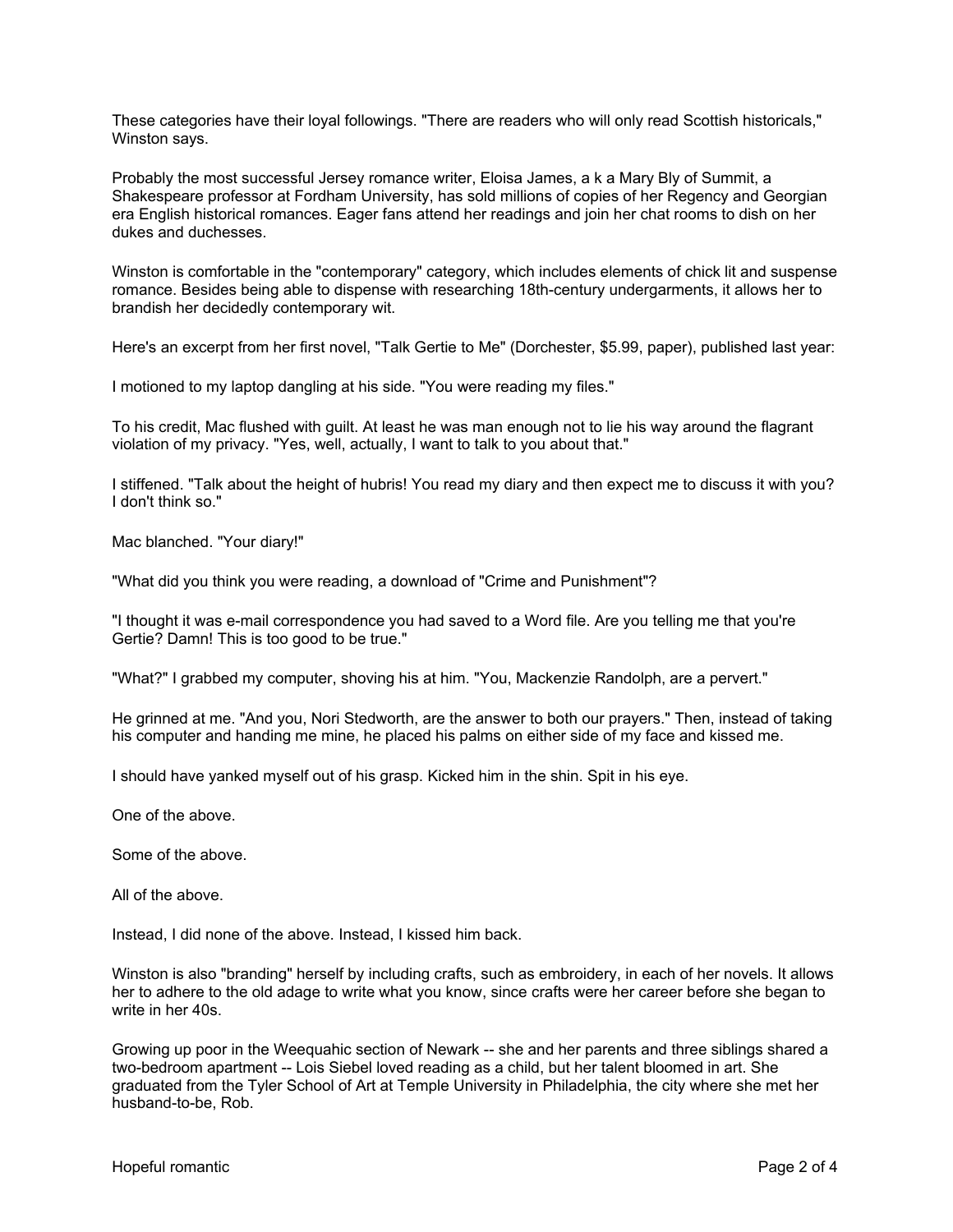"My kids always tease me that I married for a green card because, if we got married, I would be eligible for in-state tuition," she says with a laugh.

She began designing kits for the burgeoning craft industry. The couple moved to the suburbs and had two sons, Christopher, now 32, and Scott, 29. Back in the'70s, working women had few child-care options, so Winston worked at home while her sons were in school.

She designed kits for cross-stitch projects, such as samplers; for cloth dolls, for every kind of needlework except knitting and crocheting. A design for an afghan inspired by early American samplers won an award.

It was after a meeting of the trade group that she began to dream, literally, of romance writing.

"I was at a conference of the Society of Craft Designers (now the Craft and Hobby Association), and I dreamed a chapter every night, a romantic story that just started unfolding," she recalls.

Convinced that she had a book in her, she wrote a 50,000-word manuscript that spanned 35 years. "It was unpublishable, although I didn't know it at the time," she says.

The experience taught her that she needed to work on her writing, so she plunged into workshops and networking with other romance writers, many of whom she has helped, as well.

She learned techniques such as point of view. But her dialogue, snappy and witty, comes from herself, her friends agree.

"I guess it didn't surprise me that's the genre she likes because of her sense of humor," says long-time friend Ruth Vogel, a clinical psychologist in Manhattan.

"She has a very dry wit, a funny, quirky sense of humor," says Charity Scordato of Edison, a lawyer who has published 15 romances, including a paranormal series, under the pen name Caridad Pineiro.

Of all her characters, Winston says the one most like her is Gertie, the caustic, critical but warm and witty alter ego of heroine Nori Stedworth, a girl from Ten Commandments, Iowa, transplanted to New York. Nori, channeling Gertie, becomes the host of a hit radio show.

Unlike many romances, Winston's work is very plot driven, with deft twists and turns to keep the reader guessing. In "Love, Lies and a Double Shot of Deception," the tension rises as her heroine, newly widowed socialite Emma Wadsworth, is framed for the murder of her evil husband, as she meets and falls in love with a Trump-like real estate developer (with much better hair, of course). The action takes place in the tony Chestnut Hill section of Philadelphia and includes a romantic winter weekend in deserted Cape May.

She consulted with a city police officer to make sure the legal and criminal details were right.

Of course, there are the obligatory sex scenes, which Winston, grandmother to Jack, 3, and Zoe, 1, said she's not crazy about writing. But what would a romance novel be without them?

And, of course, there are the inevitable questions about the reactions of her family members to the steamy couplings. At least, she says dryly, "that's what they ask me at my husband's holiday parties."

Son Scott, an animator who built her Web site, confesses those scenes are the reason he hasn't read the books from start to finish.